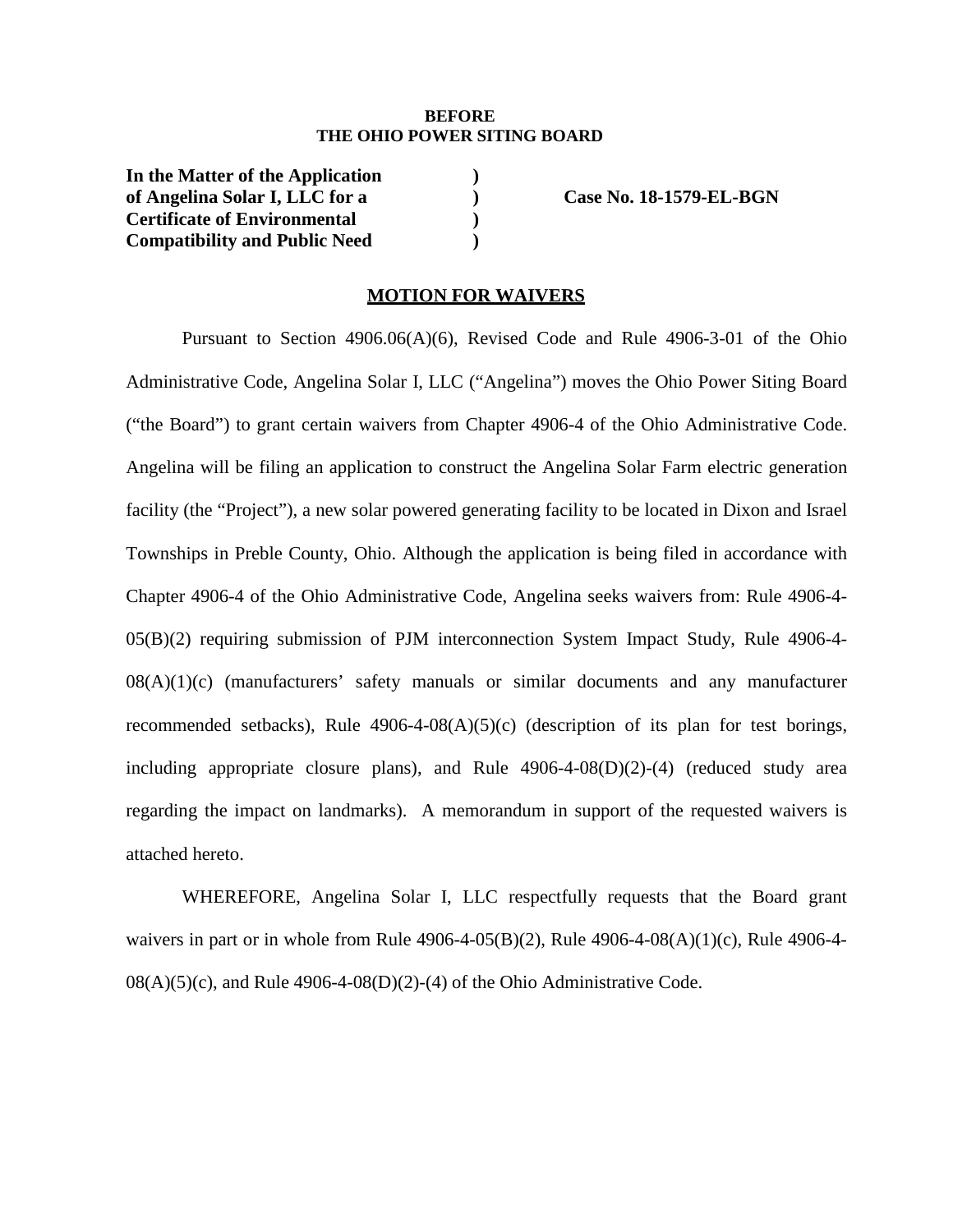Respectfully submitted,

/s/ MacDonald W. Taylor Michael J. Settineri (0073369) Counsel of Record MacDonald W. Taylor (0086959) VORYS, SATER, SEYMOUR AND PEASE LLP 52 East Gay Street P.O. Box 1008 Columbus, Ohio 43216-1008 (614) 464-5462 (614) 719-5146 (fax) mjsettineri@vorys.com mwtaylor@vorys.com

*Attorneys for Angelina Solar I, LLC*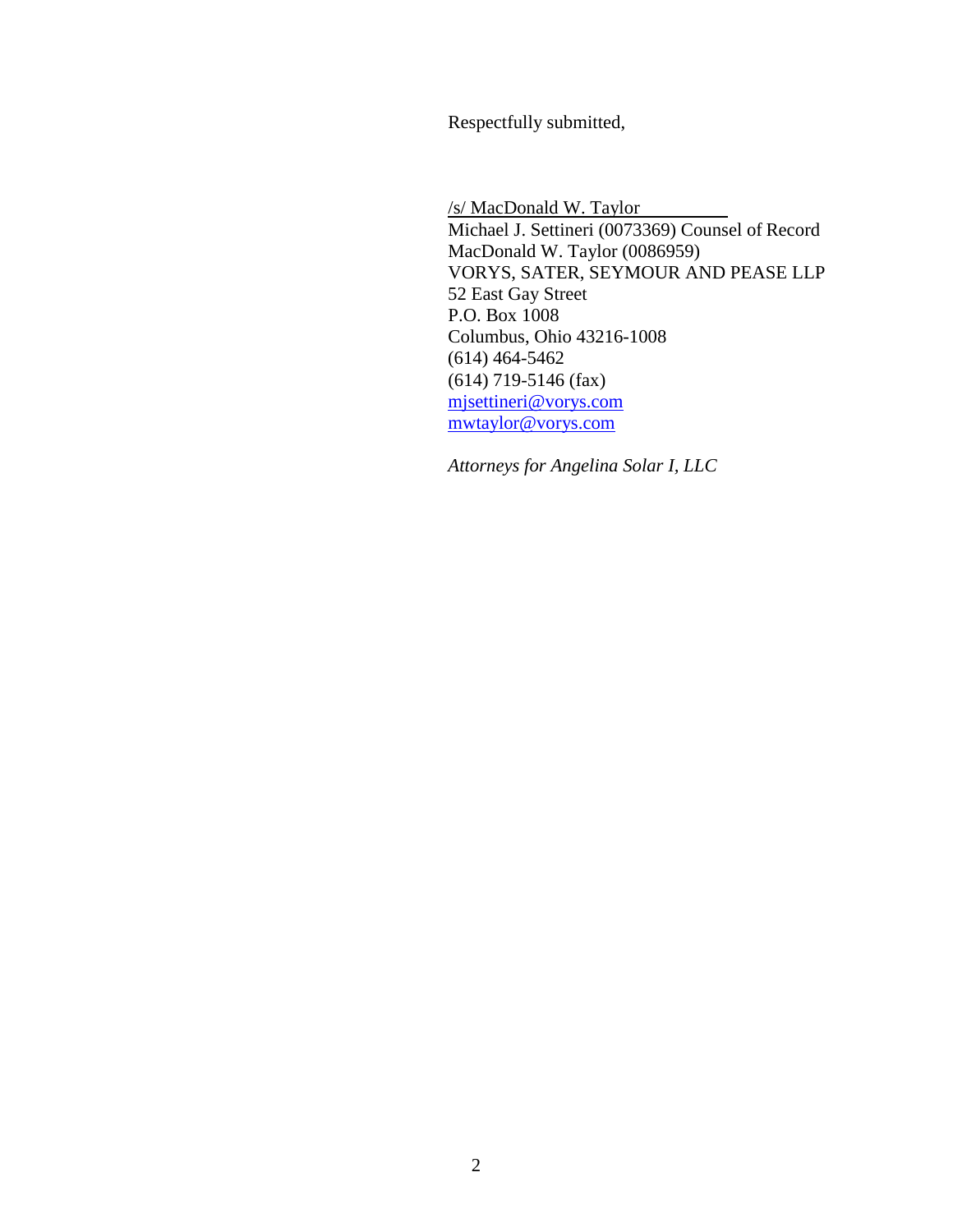#### **MEMORANDUM IN SUPPORT**

## **I. INTRODUCTION**

Angelina Solar I, LLC ("Angelina") is proposing to construct an 80 MW solar powered electric generating facility in Preble County, Ohio (the "Project"). In support of its application to construct the Facility, Angelina is seeking the following waivers from the Board's rules: (1) a waiver from Rule 4906-4-05(B)(2) to allow delayed submission of PJM interconnection System Impact Study, (2) a waiver from Rule  $4906-4-08(A)(1)(c)$  to allow Angelina to provide manufacturers' safety manuals or similar documents and any manufacturer recommended setbacks to the Board's Staff as part of the final construction plans for the Project as opposed to being a part of the application; (3) a waiver from Rule  $4906-4-08(A)(5)(c)$  to allow Angelina to submit a description of its plan for test borings, including appropriate closure plans, to the Board's Staff no less than thirty (30) days prior to the commencement of the field work and after the Project's layout has been finalized as opposed to being a part of the application; and (4) a waiver from Rule  $4906-4-08(D)(2)-(4)$  with respect to evaluation of impacts to landmarks, identification of and evaluation of impacts to recreation and scenic areas, and visual impacts outside of a five mile radius of the Project.

As more fully explained below, good cause exists to grant the waivers. Moreover, Angelina's application will provide all information necessary for the Board and its Staff to conduct a review and make the determinations required by Section 4906.10, Revised Code.

### **II. REQUESTED WAIVERS**

# **A. Rule 4906-4-05(B)(2) of the Ohio Administrative Code (System Impact Study)**

Rule 4906-4-05(B)(2) of the Ohio Administrative Code requires the applicant to provide "system studies on their generation interconnection request. The studies shall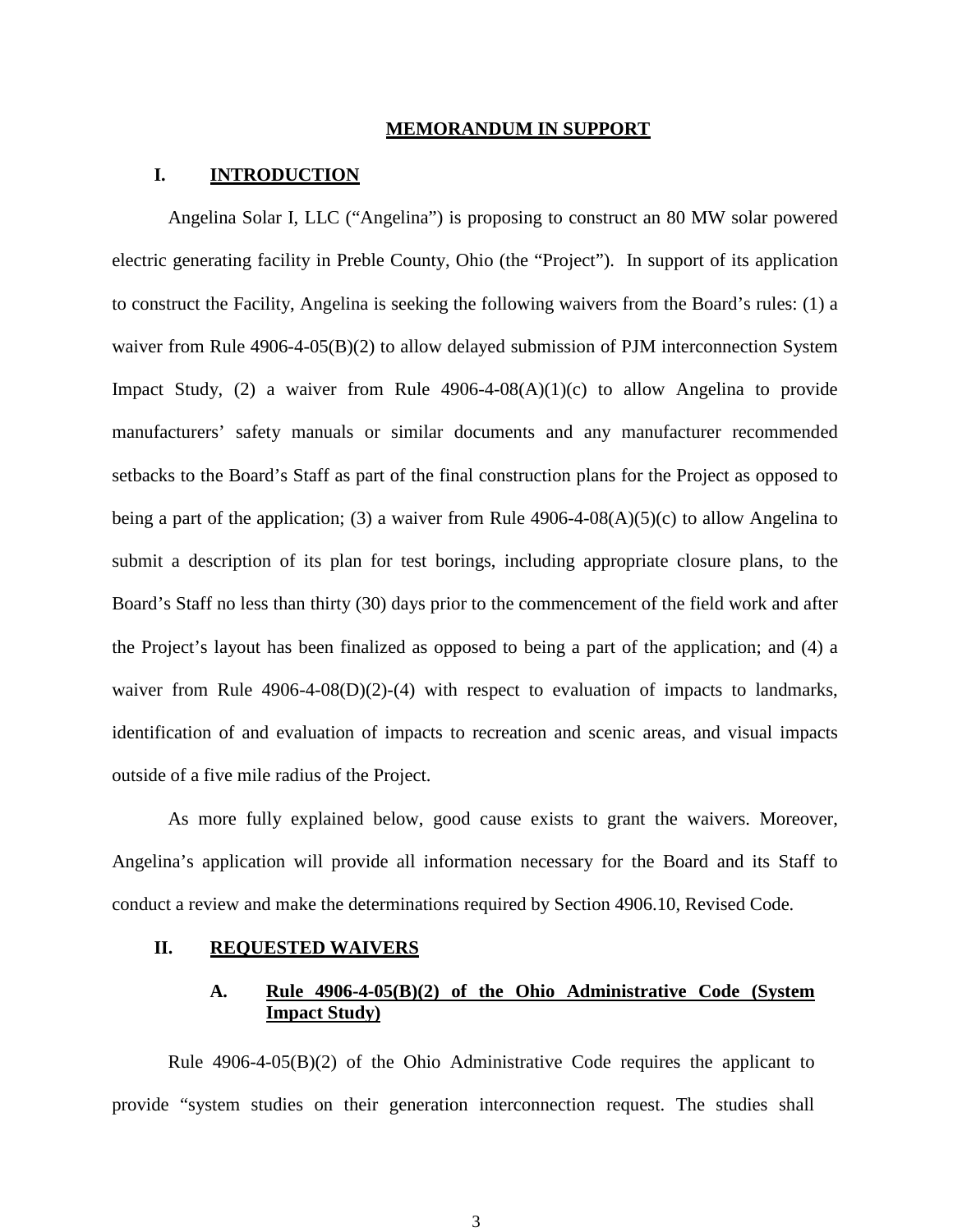include, but are not limited to, the feasibility study and system impact study." Angelina has provided the Feasibility Study associated with PJM Queue Position AC2-111 with its application. However, the System Impact Study ("SIS") for AC2-111 is still in progress. Angelina will submit the SIS to OPSB Staff as soon as it is available. Angelina anticipates receiving the SIS in the next 90 days. Given that Staff will still have the opportunity to consider the SIS in its review of Angelina's application, good cause exists to allow for the delayed submittal of the SIS.

# **B. Rule 4906-4-08(A)(1)(c) of the Ohio Administrative Code (Manufacturer's Safety Manual or Similar Document and any Recommended Setbacks from the Manufacturer)**

Rule  $4906-4-08(A)(1)(c)$  of the Ohio Administrative Code provides that the applicant shall provide information on the safety and reliability of all equipment including the generation equipment manufacturer's safety standards including a complete copy of the manufacturer's safety manual or similar document and any recommended setbacks from the manufacturer.

The nature of the Project (a solar farm) and timing of panel model selection warrant a waiver. Angelina will not select the final panel model until after final engineering of the Project is complete. Also, the reliability of the solar panels themselves are highly unlikely to present any safety concerns, and the general public will not be exposed to the components of this project because except for access roads, they all will be either securely fenced or buried. Once the specific panel model and manufacturer is selected, Angelina will provide the Board's Staff with the manufacturer's safety standards, including complete copies of its safety manuals or similar documents as part of the final construction plans for this Project. Angelina also will identify specific setbacks recommended by the manufacturer (if any) once the manufacturer and specific panel model have been selected. The Board has granted similar waivers to other solar projects in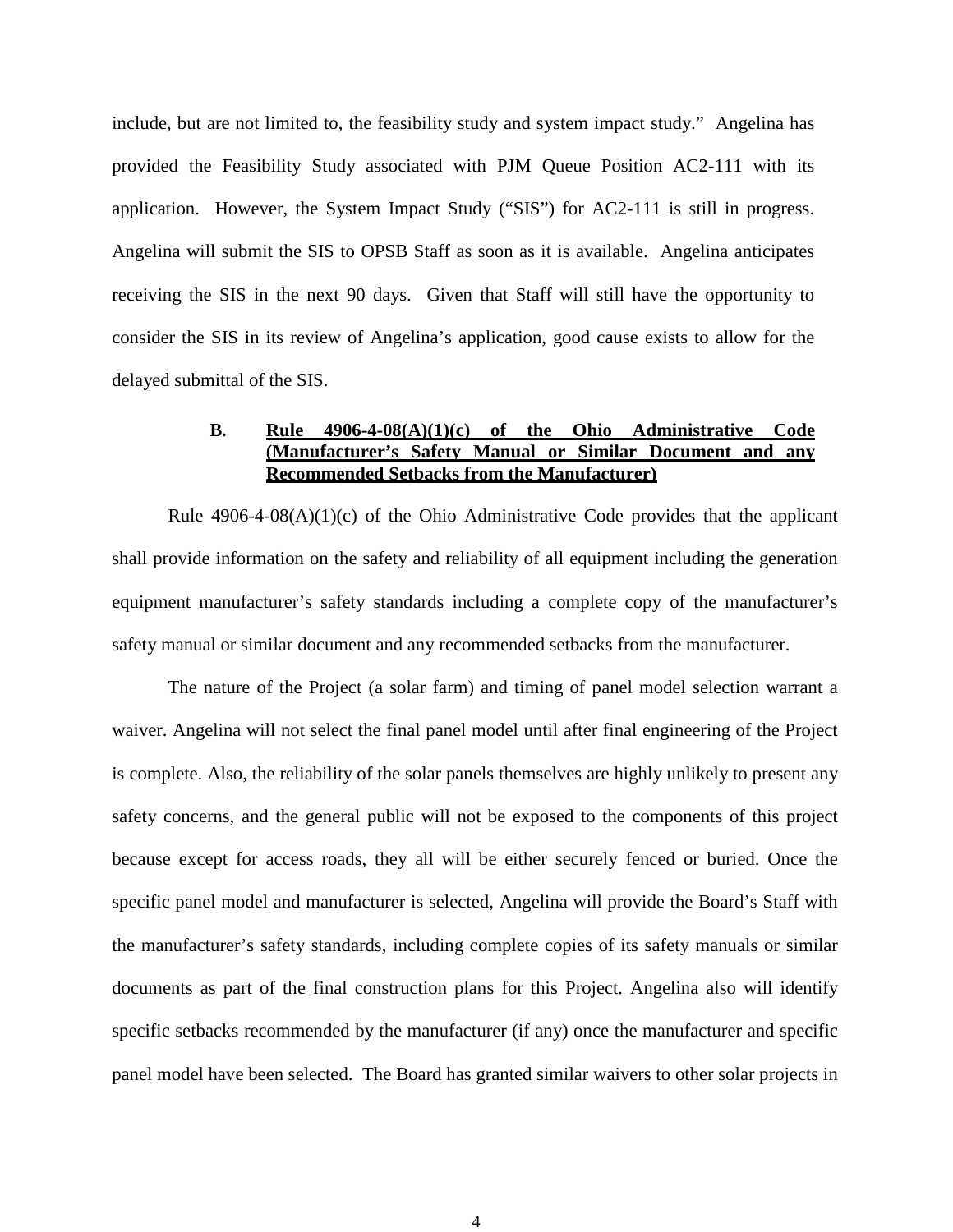the past. *In re Hillcrest Solar I, LLC*, Case No. 17-1152-El-BGN, Entry dated Aug. 3, 2017; *In re Willowbrook Solar I, LLC*, Case No. 18-1024-EL-BGN, Entry dated Oct. 4, 2018.

Accordingly, for good cause shown, Angelina respectfully requests that the Board grant a waiver from Rule 4906-4-08(A)(1)(c) of the Ohio Administrative Code and allow Angelina to provide the manufacturer's safety manual or similar documents and any manufacturer's recommended setbacks to the Board's Staff as part of the final construction plans for the Project as opposed to being a part of the application.

# **C. Rule 4906-4-08(A)(5)(c) of the Ohio Administrative Code (Test Borings, Including Closure Plans for such Borings)**

Rule  $4906-4-08(A)(5)(c)$  requires the applicant to describe plans for test borings, including closure plans for such borings. Such plans for the test borings are to contain a timeline for providing the test boring logs and certain information to the Board including subsurface soil properties, static water level, rock quality description, percent recovery and depth and description of bedrock contact.

Angelina requests this waiver given that the panel layout will not be complete until final engineering drawings are developed and also given the nature of the Project (a solar farm). Angelina expects that equipment will use the subsurface only to a very limited degree because its subsurface impact will be very shallow and bedrock is not expected to be encountered. Racking piles are expected to reach a depth of no more than ten (10) feet below the surface and the buried collection line system is expected to be installed at a maximum depth of three (3) feet below grade. The available site geology information estimates the depth to bedrock throughout the project area to range from between approximately eight (8) to twenty-eight (28) feet below the surface. The vast majority of the Project will be constructed at a depth of no more than ten (10) feet, and the vast majority of features consist of solar panels.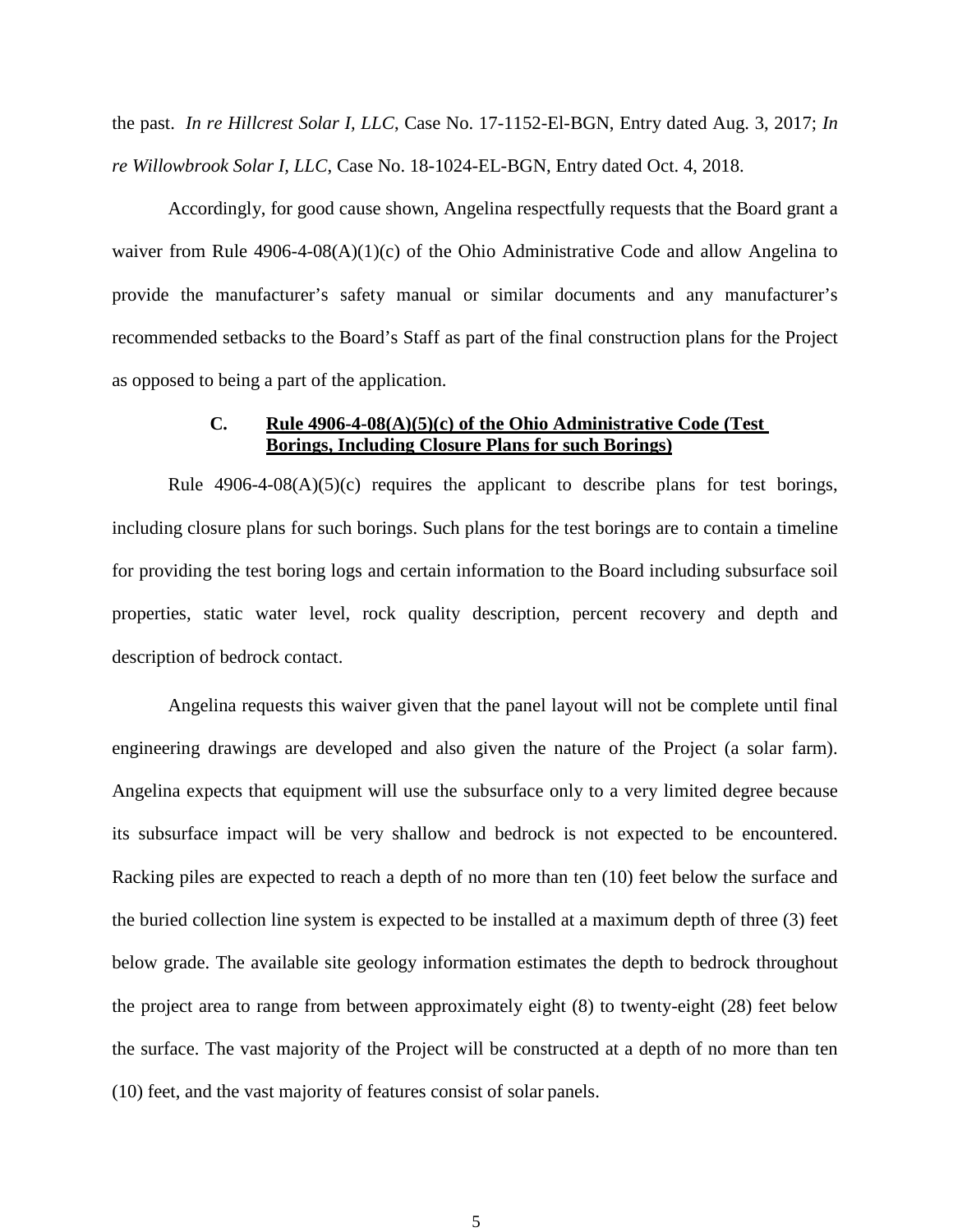Moreover, Angelina expects to conduct only limited test borings in connection with the construction of this Project. If the waiver is approved, Angelina will provide its plan for such borings, including appropriate closure plans, to the Board's Staff no less than thirty (30) days prior to the commencement of the field work and after the Project's layout has been finalized. Within sixty (60) days following the receipt of all relevant data from the borings, Angelina will provide the Board's Staff with all of the information as required by the plan, including subsurface soil properties, status water level, rock quality description, percent recovery, and depth and description of bedrock contact.

Angelina respectfully requests a waiver from Rule  $4906-4-08(A)(5)(c)$  of the Ohio Administration Code and requests that such plans for the test borings, including closure plans for such borings, be allowed to be submitted to the Board's Staff no less than thirty (30) days prior to the commencement of the field work as opposed to being a part of this application. Good cause exists for granting this waiver. In addition, the Board has granted similar waivers to other solar projects in the past. *In re Hillcrest Solar I, LLC*, Case No. 17-1152-El-BGN, Entry dated Aug. 3, 2017; *In re Willowbrook Solar I, LLC*, Case No. 18-1024-EL-BGN, Entry dated Oct. 4, 2018.

# **D. Rule 4906-4-08(D)(2)-(4) of the Ohio Administrative Code (Study Area Regarding the Impact on Landmarks)**

Rule 4906-4-08(D)(2) requires the applicant to provide an evaluation of the impact of the proposed facility on the preservation and continued meaningfulness of mapped landmarks (within a ten mile radius) and describe plans to avoid or mitigate any adverse impact. Rule 4906- 4-08(D)(3) requires the applicant to describe and evaluate impacts to the identified recreation and scenic areas within ten miles of the project area. Rule 4906-4-08(D)(4) requires the applicant to evaluate the visual impact of the proposed facility within a ten-mile radius from the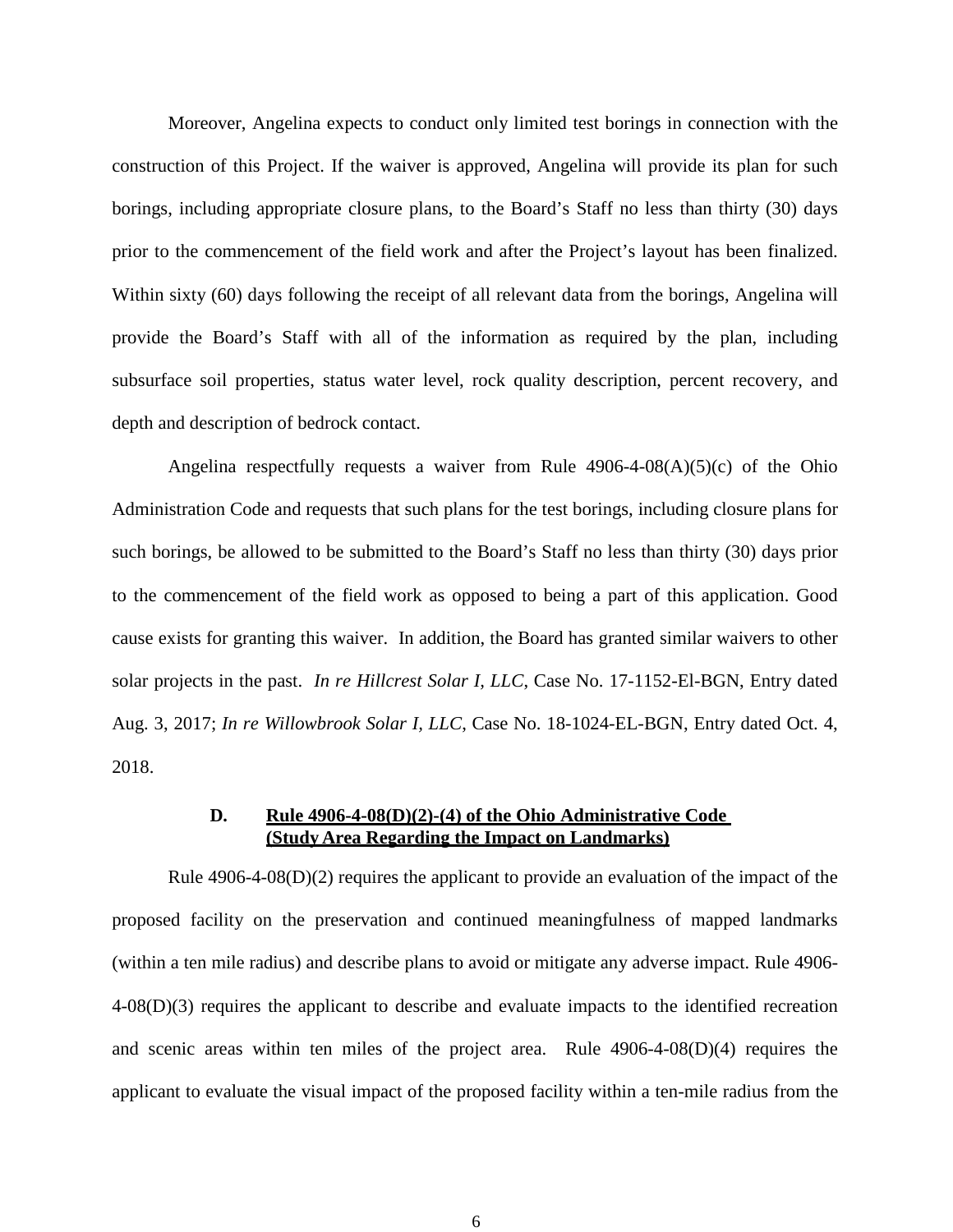project area.

Angelina has evaluated the impact of the Project on the preservation and continued meaningfulness of the registered landmarks, scenic and recreation areas, and visibility and viewshed within a five-mile vicinity of the project area in the Cultural Resources Report (Exhibit H) and Visual Impact Report (Exhibit I). As part of its review and because of the Project's low profile, as well as screening afforded by vegetation and existing structures, visibility of the planned components is anticipated to be limited to the immediate vicinity of the Project. The Cultural Resources Report provides information on the lack of impact to landmarks. It notes that due to the nature of the technology and the setting specific to the Project, no effects are anticipated on landmarks or scenic and recreation areas outside of a two-mile radius, though the effects on landmarks outside of the immediate project area were studied and considered within a five-mile radius of the Project.

Angelina submits that good cause exists for granting a waiver from Rule 4906-4-  $08(D)(2)-(4)$  to allow for the focused five-mile study area and review of landmarks and effects in that area. Again, impacts are not anticipated to landmarks, recreation and scenic areas, or visual impacts generally, both within and beyond the five-mile study area. However, because Angelina focused its formal study on the five-mile study area, Angelina respectfully requests a waiver from Rule 4906-4-08(D)(2) to allow for the focused five-mile study area rather than on the ten-mile study area. The Board has granted similar waivers to other solar projects in the past. *In re Willowbrook Solar I, LLC*, Case No. 18-1024-EL-BGN, Entry dated Oct. 4, 2018.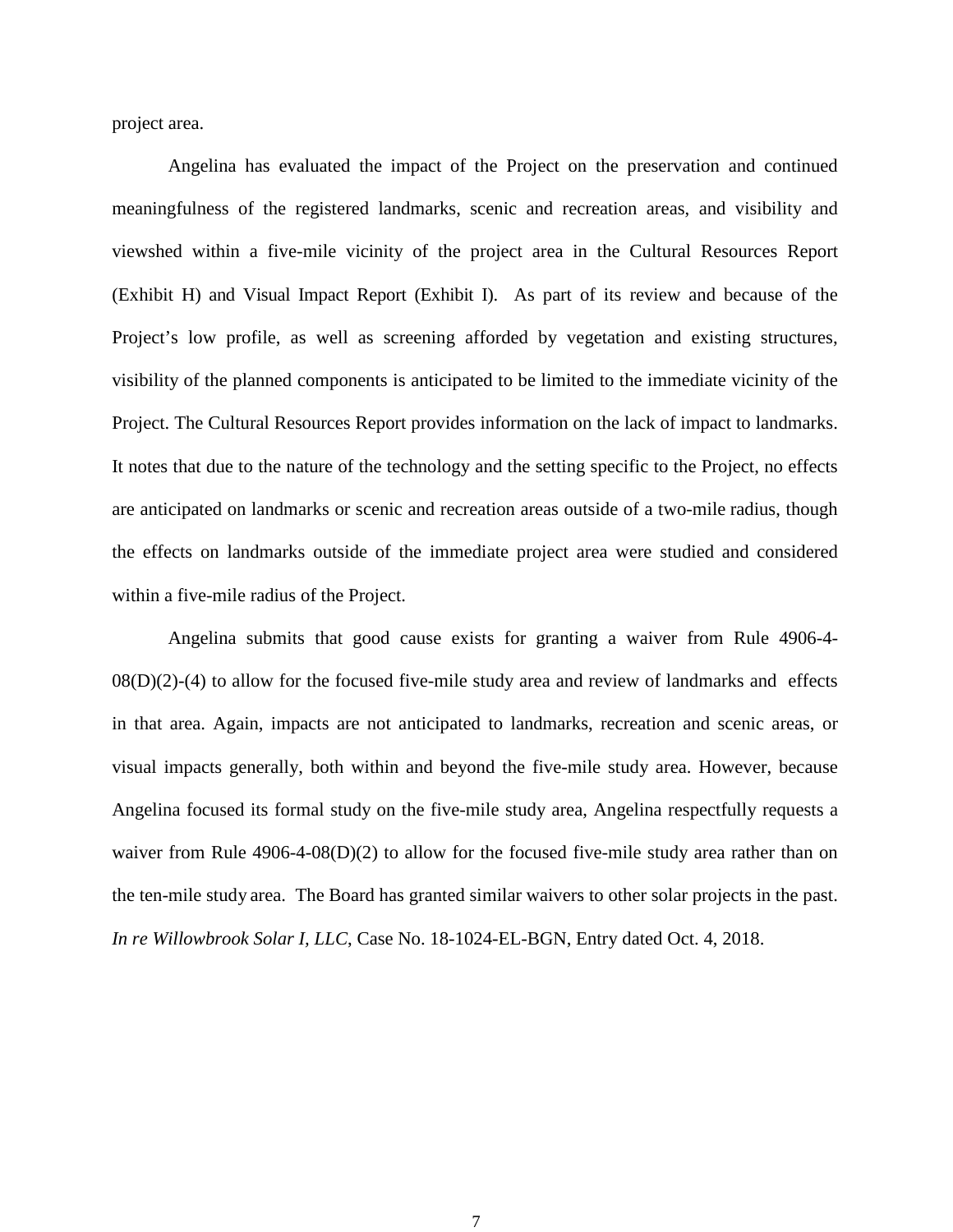# **III. CONCLUSION**

As good cause exists for granting the waivers, Angelina respectfully requests that the Board grant waivers in part or in whole from Rules 4906-4-05(B)(2), 4906-4-08(A)(1)(c), 4906-  $4-08(A)(5)(c)$ , and from  $4906-4-08(D)(2)-(4)$  of the Ohio Administrative Code.

Respectfully submitted,

/s/ MacDonald W. Taylor Michael J. Settineri (0073369) Counsel of Record MacDonald W. Taylor (0086959) VORYS, SATER, SEYMOUR AND PEASE LLP 52 East Gay Street P.O. Box 1008 Columbus, Ohio 43216-1008 (614) 464-5462 (614) 719-5146 (fax) mjsettineri@vorys.com mwtaylor@vorys.com

*Attorneys for Angelina Solar I, LLC*